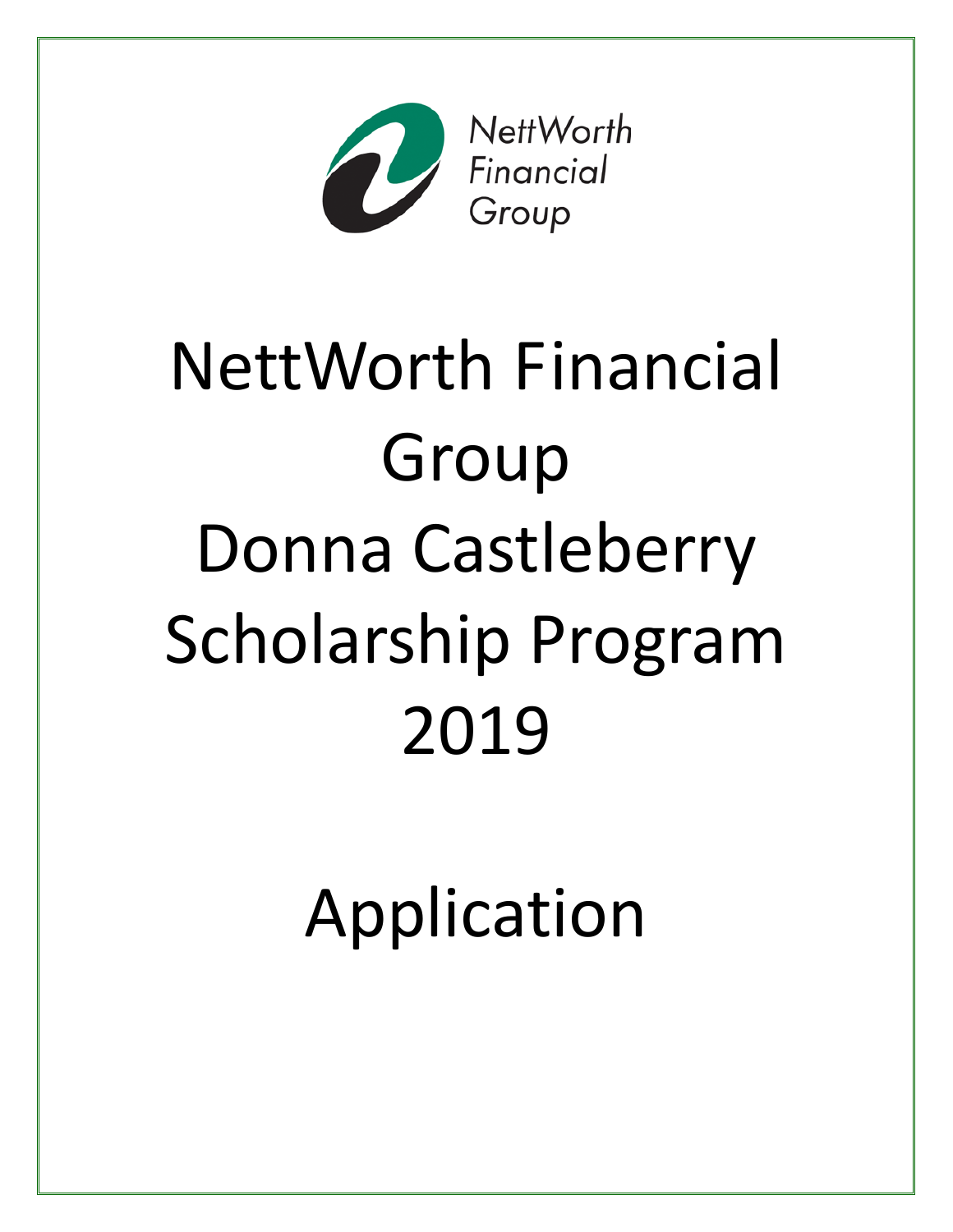

In 2013, NettWorth Financial Group lost a very special employee in Donna Castleberry, who passed away unexpectedly. More than simply an incredible asset to our firm, she contributed enormously to the happiness of everyone who knew her. She was a loving and nurturing mother of two who routinely placed the needs of everyone she knew ahead of her own. Her caring manner and friendly smile will be profoundly missed by all of us. To celebrate the life of our friend, we have dedicated our annual scholarship program to her memory.

The NettWorth Financial Group Donna Castleberry Scholarship Fund awards college scholarships to dependents of union members across the country. Since 2001, more than \$220,000 has been donated to fund the education of dozens of promising young men and women. Chances are, you know of a family that has benefited in your hometown. The scholarship program is a fitting tribute to an individual who gave so much to so many.

Scholarship applications can be requested and submitted between January 1st and May 31st each year.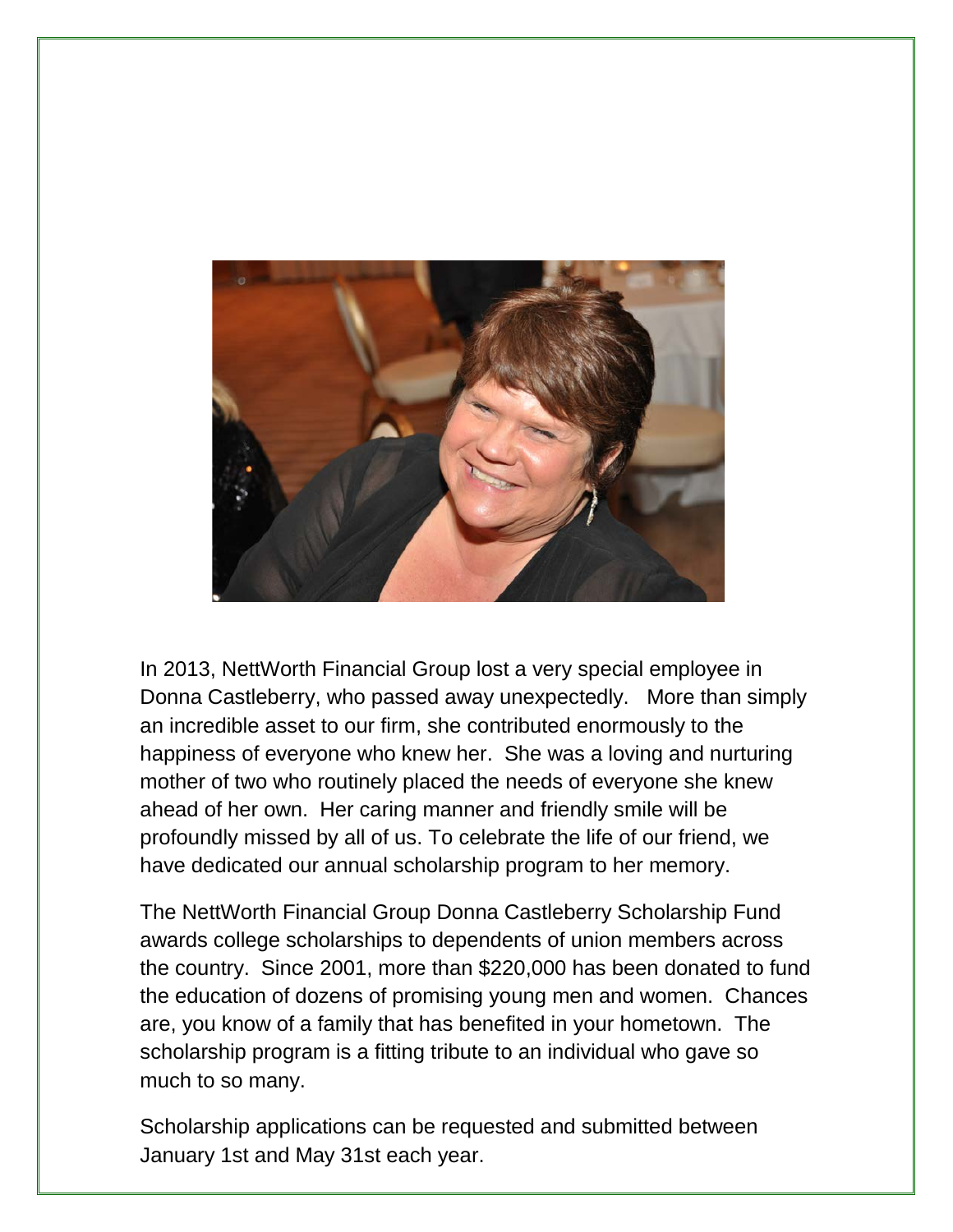# **NettWorth Financial Group Donna Castleberry Scholarship Program 2019**

Scholarships are being offered to the legal dependents of members of participating union locals. Scholarships are limited to graduating high school seniors and full-time college students.

The scholarships are available to full-time students only, attending accredited two-year or fouryear colleges or universities in the United States. The scholarships are limited to undergraduate study for the year he or she is enrolled in a school of higher learning. To qualify, a student must be a legal dependent of a union member or a legal dependent of a retiree who was a union member at retirement.

Scholarships will be awarded annually, but the committee, at its discretion may decline to award scholarships during any year in which it is felt that none of the applicants qualify for the award, or for any other reason.

NettWorth applications must be post-marked by May 31, 2019. Any applications post-marked after May 31, 2019 will not be accepted. Applications must be sent to the address listed below and must be accompanied by the criteria outlined in the attached application and listed below, along with any other pertinent information that you believe should be evaluated by the committee.

#### **Lack of any required signature or lack of any item of information listed below, by the application deadline, will render an application NULL AND VOID.**

Scholarship awards are made based on several criteria with academic performance being the primary qualification. Other criteria include extra-curricular activities, community service, moral character, and financial need.

Any questions as to eligibility should be directed to the Donna Castleberry Scholarship Awards Committee, Attn: Corporate Secretary.

#### **PLEASE NOTE:**

Applications must be post-marked by **May 31, 2019**, and must include **ALL** the following:

- 1. \_\_\_\_\_ Summary of Background
- 2. \_\_\_\_\_ List of Academic Achievements
- 3. \_\_\_\_\_ List of any Community Service Performed
- 4. \_\_\_\_\_ Outline of Career Objectives
- 5. \_\_\_\_\_ Answer to "NettWorth Question"
- 6. \_\_\_\_\_ Official Copy of latest Grades Transcript (can be from first semester this school year)
- 7. \_\_\_\_\_ Acceptance Letter from qualified academic institution
- 8. \_\_\_\_\_ Two signed Letters of Reference
- 9. Release form
- 10. Completed 2019 Application with ALL required signatures

#### **PLEASE SUBMIT APPLICATION TO THE FOLLOWING ADDRESS: NettWorth Financial Group**

**Attn: Amy Rylant 3025 Windward Plaza Suite 250 Alpharetta, GA 30005 Phone # 1-888-224-5021**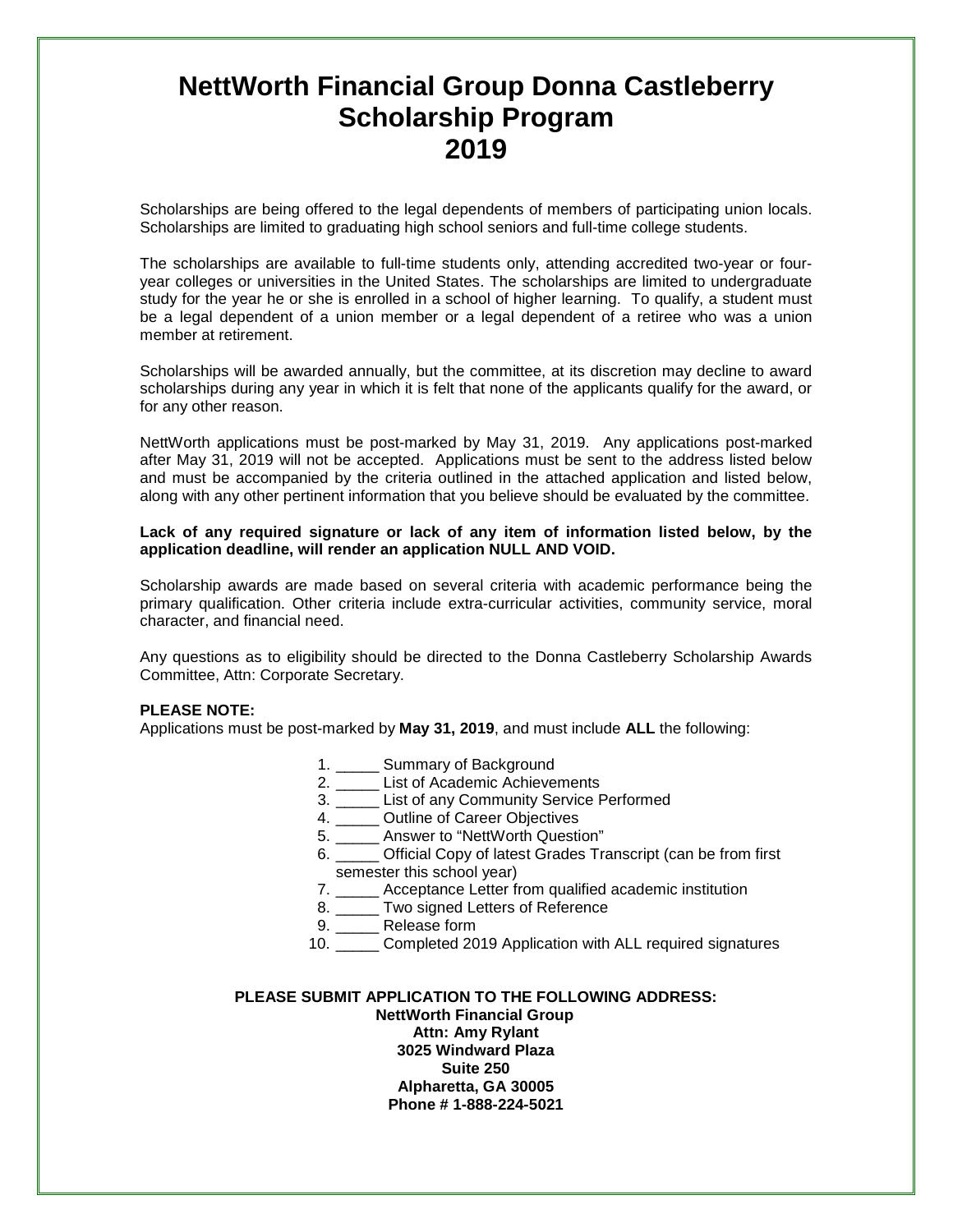# **NettWorth Financial Group Donna Castleberry Scholarship Program Application Checklist 2019**

#### **Applicant's Name\_\_\_\_\_\_\_\_\_\_\_\_\_\_\_\_\_\_\_\_\_\_\_\_\_\_\_\_\_**

## **CHECKLIST**

#### \_\_\_\_ 1. **BACKGROUND**

Please attach a brief summary describing your background.

#### \_\_\_\_ 2**. ACADEMIC ACHIEVEMENTS**

Please attach a list of your academic achievements, honors, and awards.

#### \_\_\_\_ 3. **COMMUNITY SERVICE PERFORMED**

Please attach a list of any community service performed.

#### \_\_\_\_ 4. **OUTLINE OF CAREER OBJECTIVES**

Please attach a brief summary outlining your career objectives, if known.

#### \_\_\_\_ 5. **NETTWORTH QUESTION**

Please compose a brief essay explaining why you believe you should be awarded a NettWorth Donna Castleberry Scholarship.

#### \_\_\_\_ 6. **COPY OF LATEST GRADES TRANSCRIPT**

Grade transcripts may be from the end of the first semester of this school year.

\_\_\_\_ 7. **ACCEPTANCE LETTER** Current Letter of Acceptance (College transcript will qualify if already attending a qualified academic institution.)

#### \_\_\_\_ 8. **LETTERS OF REFERENCE**

Please submit two current, signed Letters of Reference.

#### \_\_\_\_ 9. **RELEASE FORM**

#### \_\_\_\_10. **COMPLETED 2019 APPLICATION**

Please submit this form and the scholarship application with all information requested above attached (Including original signatures of Applicant and Sponsor).

--------------------------------------------------------------------------------------------------------------------------------- I certify that I believe myself to be eligible to apply for the NettWorth Financial Group Donna Castleberry Scholarship and that to the best of my knowledge, the information provided to the Donna Castleberry Scholarship Awards Committee is complete and accurate. I attest that I am the legal dependent of the union member sponsor, and that I have carefully studied the regulations governing this award and agree to abide by them.

Furthermore, I give my permission for the use of my name by NettWorth Financial Group and its affiliates in the promotion of the NettWorth Financial Group Donna Castleberry Scholarship Awards Program in the future.

#### **\_\_\_\_\_\_\_\_\_\_\_\_\_\_\_\_\_\_\_\_\_\_\_\_\_\_\_\_\_\_\_\_\_\_\_\_\_\_\_\_\_\_\_\_\_\_\_\_\_\_\_\_ \_\_\_\_\_\_\_\_\_\_\_\_\_\_\_\_\_\_ Signature of Applicant Community Community Community Community Community Community Community Community Community**

**\_\_\_\_\_\_\_\_\_\_\_\_\_\_\_\_\_\_\_\_\_\_\_\_\_\_\_\_\_\_\_\_\_\_\_\_\_\_\_\_\_\_\_\_\_\_\_\_\_\_\_\_ \_\_\_\_\_\_\_\_\_\_\_\_\_\_\_\_\_\_\_ Signature of Parent or Legal Guardian Date**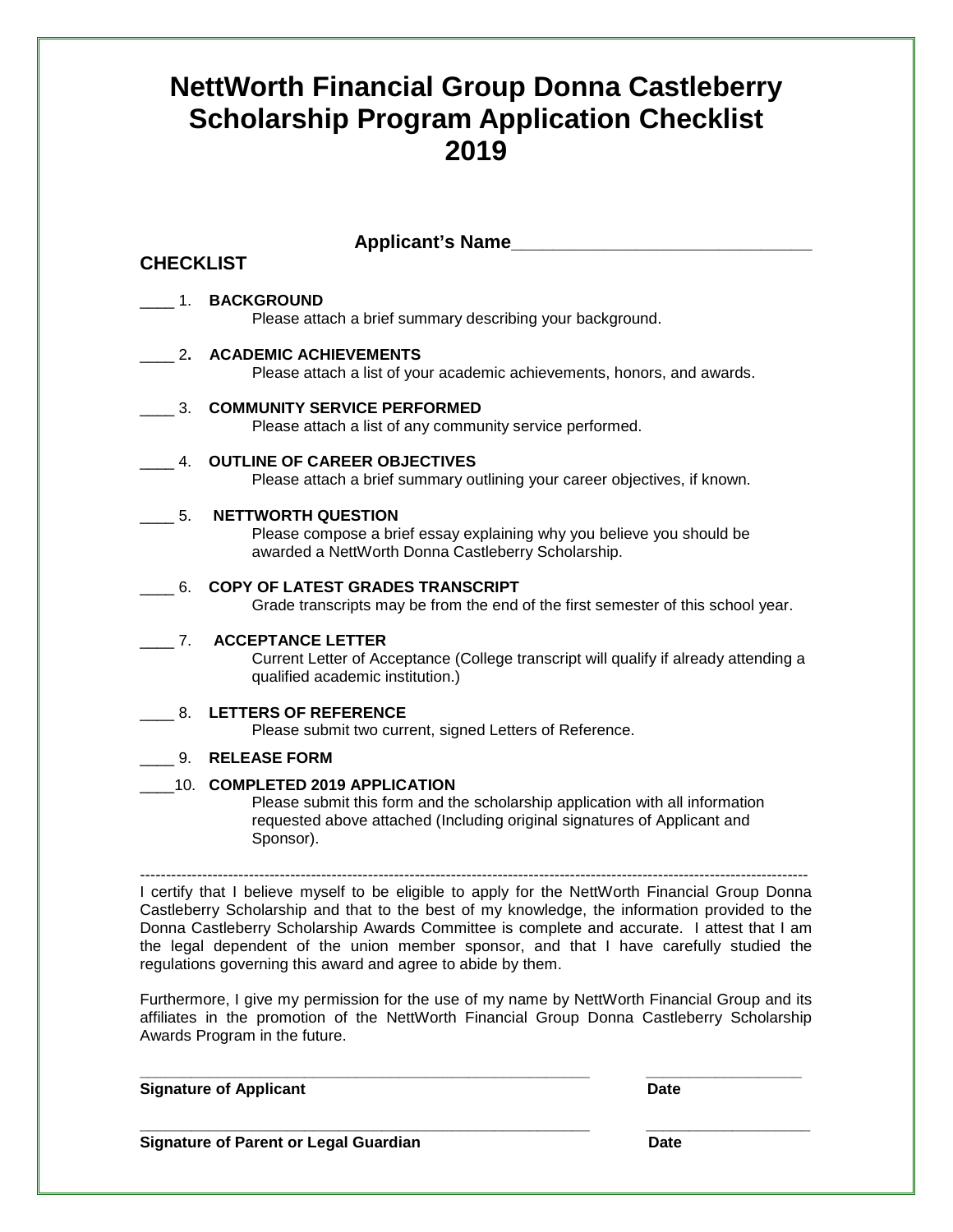# **NettWorth Financial Group Donna Castleberry Scholarship Program 2019**

## **Guidelines**

## *ADMINISTRATION OF THE PROGRAM*

- The program will be administered at the Home Office of NettWorth Financial Group in Alpharetta, GA (address on cover sheet).
- All applications are to be submitted to the attention of "Corporate Secretary" for processing.
- All applications for the current year must be received or post-marked by May 31, 2019.
- A participating union can distribute information to its members to announce the program.
- Union Members can receive applications for distribution to applicants by calling the NettWorth Financial Group home office or by requesting an application on our website at www.nettworth.net.
- The program can terminate at any time at NettWorth Financial Group's discretion.

## **ELIGIBILITY**

#### **Scholarships are offered to the following:**

- Legal dependents of members of participating unions in local areas.
- Legal dependents of retirees who were members at the date of retirement.
- Scholarships are limited to graduating high school seniors and full-time college students. This includes technical school attendees.
- Graduate students acquiring advanced degrees are INELIGIBLE.
- More than one applicant from a family may be eligible.

## **SCHOLARSHIP AWARD**

- Review and selection of winners will be completed by **approximately** July 1, 2019.
- Local union presidents will be notified of the names of winners within 10 days of selection.
- A NettWorth Financial Group advisor and the local union president will coordinate a presentation date and location.
- A NettWorth Financial Group advisor and the local union president will present each scholarship award.
- Each recipient will receive a NettWorth Financial Group certificate in addition to the Scholarship Award.

*Your Company and/or representative Union does not sponsor or endorse NettWorth or this event. NettWorth Financial Group and FSC Securities Corporation are not affiliated or employed by your Company and/or representative union.*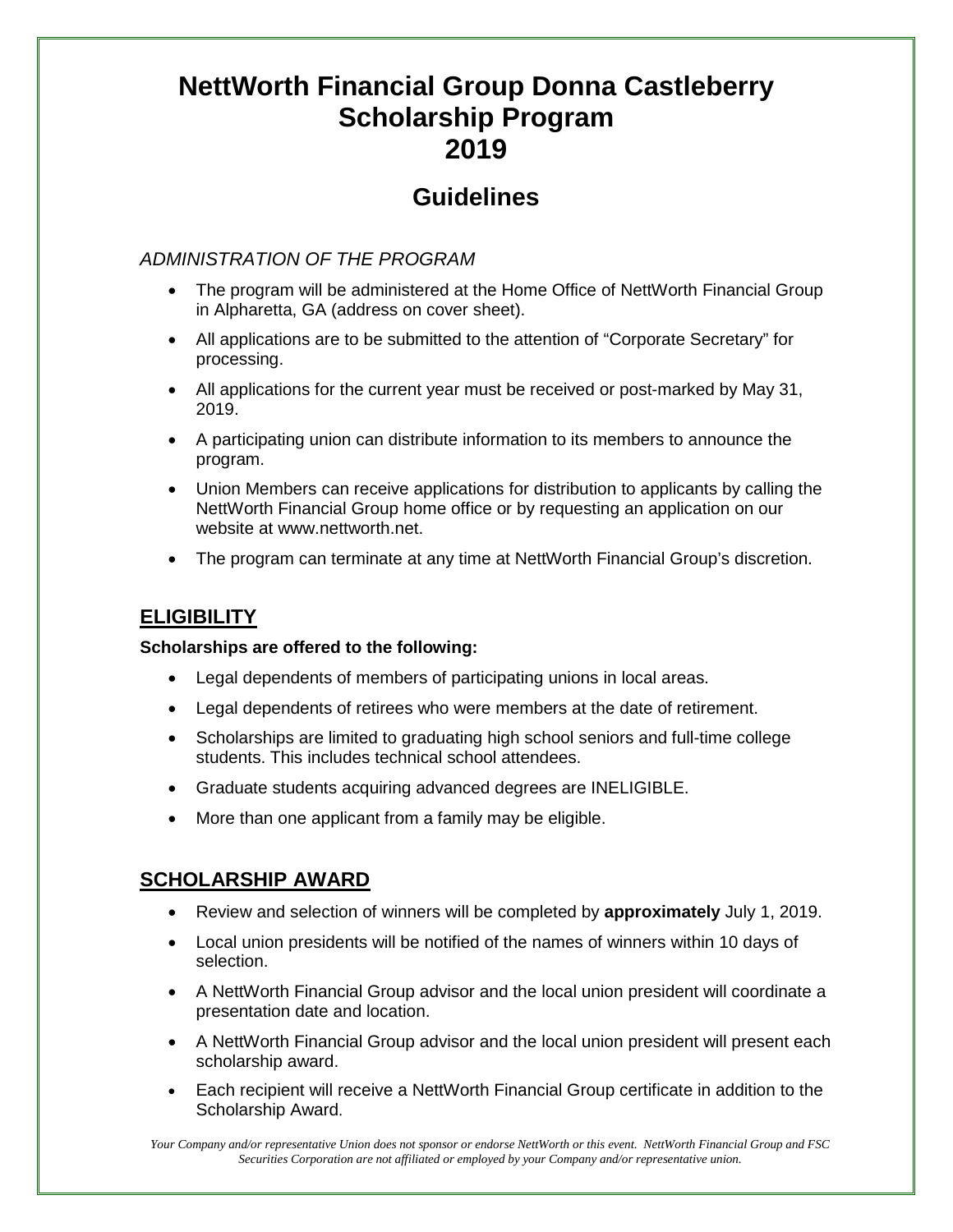| <b>NettWorth Financial Group Donna Castleberry</b><br><b>Scholarship Program</b><br>2019 |                               |                                          |                               |                           |
|------------------------------------------------------------------------------------------|-------------------------------|------------------------------------------|-------------------------------|---------------------------|
|                                                                                          |                               |                                          |                               |                           |
| <b>PARTI</b>                                                                             |                               |                                          |                               |                           |
| Applicant's Full Name                                                                    | Last                          | <b>First</b>                             |                               | <b>Middle</b>             |
| Applicant's Home Address                                                                 | City                          |                                          | <b>State</b>                  | Zip                       |
| Applicant's Phone Number                                                                 | <b>Alternate Phone Number</b> |                                          |                               | Applicant's Date of Birth |
| Union Member Sponsor (must be legal guardian)<br>Union Member's Home Address             | <b>City</b>                   | Applicant's Relationship to Union Member | <b>State</b>                  | Zip                       |
| Union Member's Phone Number                                                              | <b>Alternate Phone Number</b> |                                          | Member of Local #             |                           |
| <b>Union Local's Location</b>                                                            | <b>City and State</b>         |                                          | <b>Union President's Name</b> |                           |
| <b>PART III</b>                                                                          |                               |                                          |                               |                           |
| <b>Current Grade/Year Being Completed</b><br>Name of School you are Currently Attending  |                               |                                          |                               |                           |
| <b>School Address</b>                                                                    | <b>City</b>                   |                                          | <b>State</b>                  | Zip                       |
|                                                                                          |                               |                                          |                               |                           |